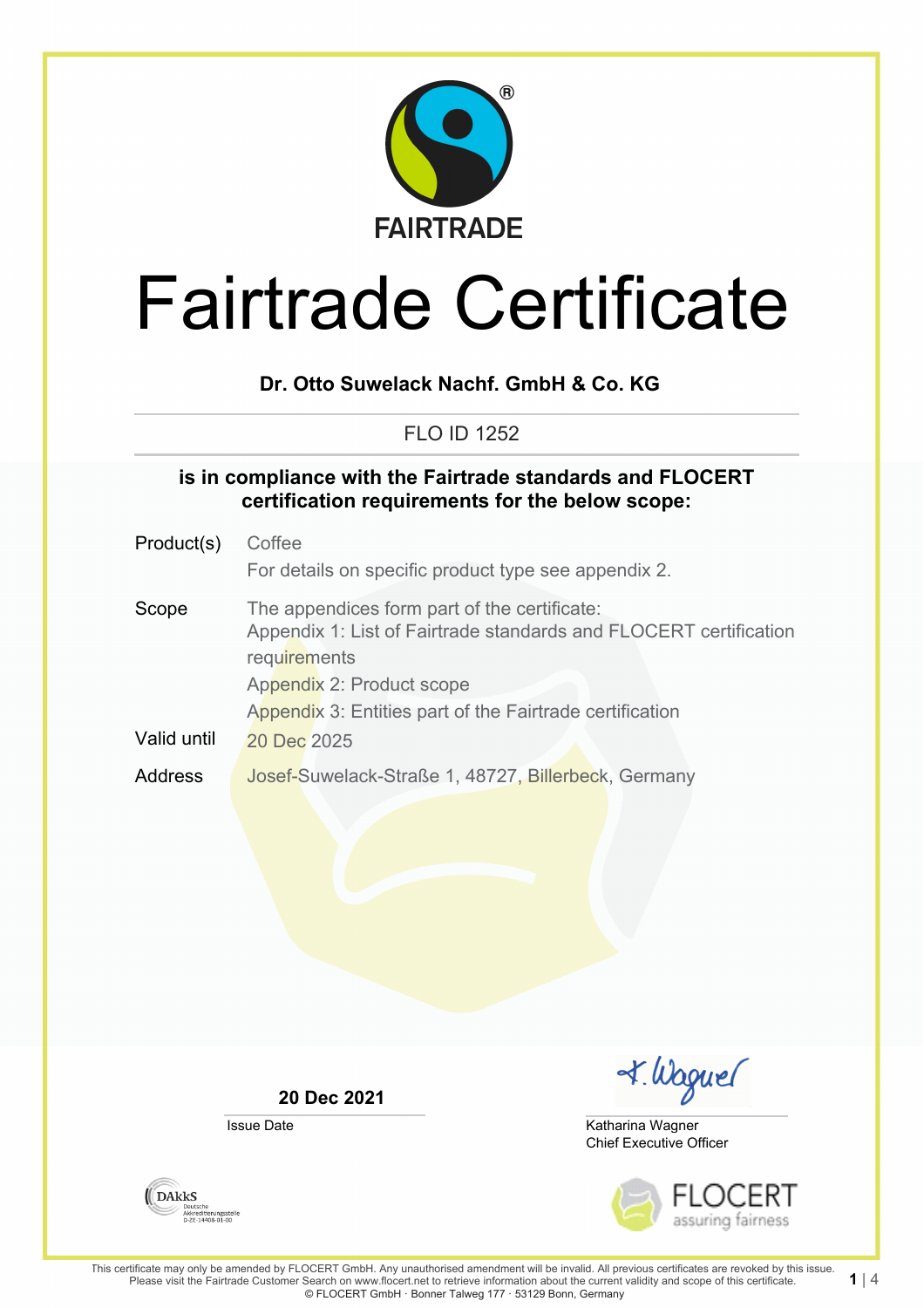

### **Dr. Otto Suwelack Nachf. GmbH & Co. KG**

FLO ID 1252

**Appendix 1:**

**List of Fairtrade standards and FLOCERT certification requirements**

#### **The organization Dr. Otto Suwelack Nachf. GmbH & Co. KG with FLO ID 1252**

**... is in compliance with the following Fairtrade standards**

Trader SCORE

• Fairtrade Trader Standard

• Fairtrade Standard for Coffee

### **... is in compliance with the following FLOCERT certification requirements**

Trader SCORE

• FLOCERT Public Compliance Criteria List – Trade Certification



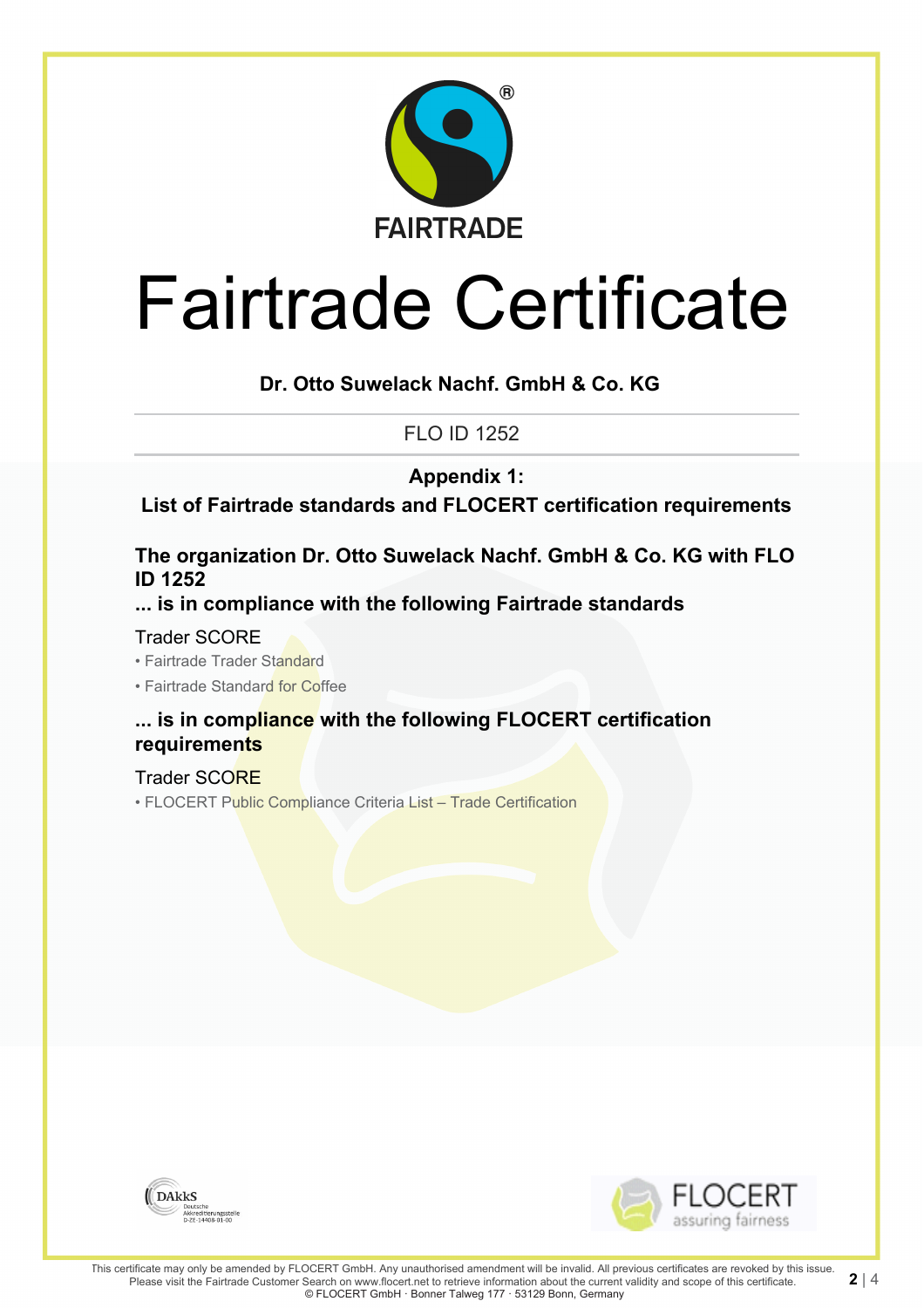

# **Dr. Otto Suwelack Nachf. GmbH & Co. KG**

FLO ID 1252

# **Product scope Appendix 2:**

**The organization Dr. Otto Suwelack Nachf. GmbH & Co. KG with FLO ID 1252 is certified for the following products:**

#### Trader SCORE

| Date of certification | <b>Function</b>                               | Product category | Product type |
|-----------------------|-----------------------------------------------|------------------|--------------|
| 20 Dec 2021           | Manufacturer/Processor<br>Licensee, Non-Payer | Coffee           | Arabica      |
| 20 Dec 2021           | Manufacturer/Processor<br>Licensee, Non-Payer | Coffee           | Robusta      |
|                       |                                               |                  |              |
|                       |                                               |                  |              |